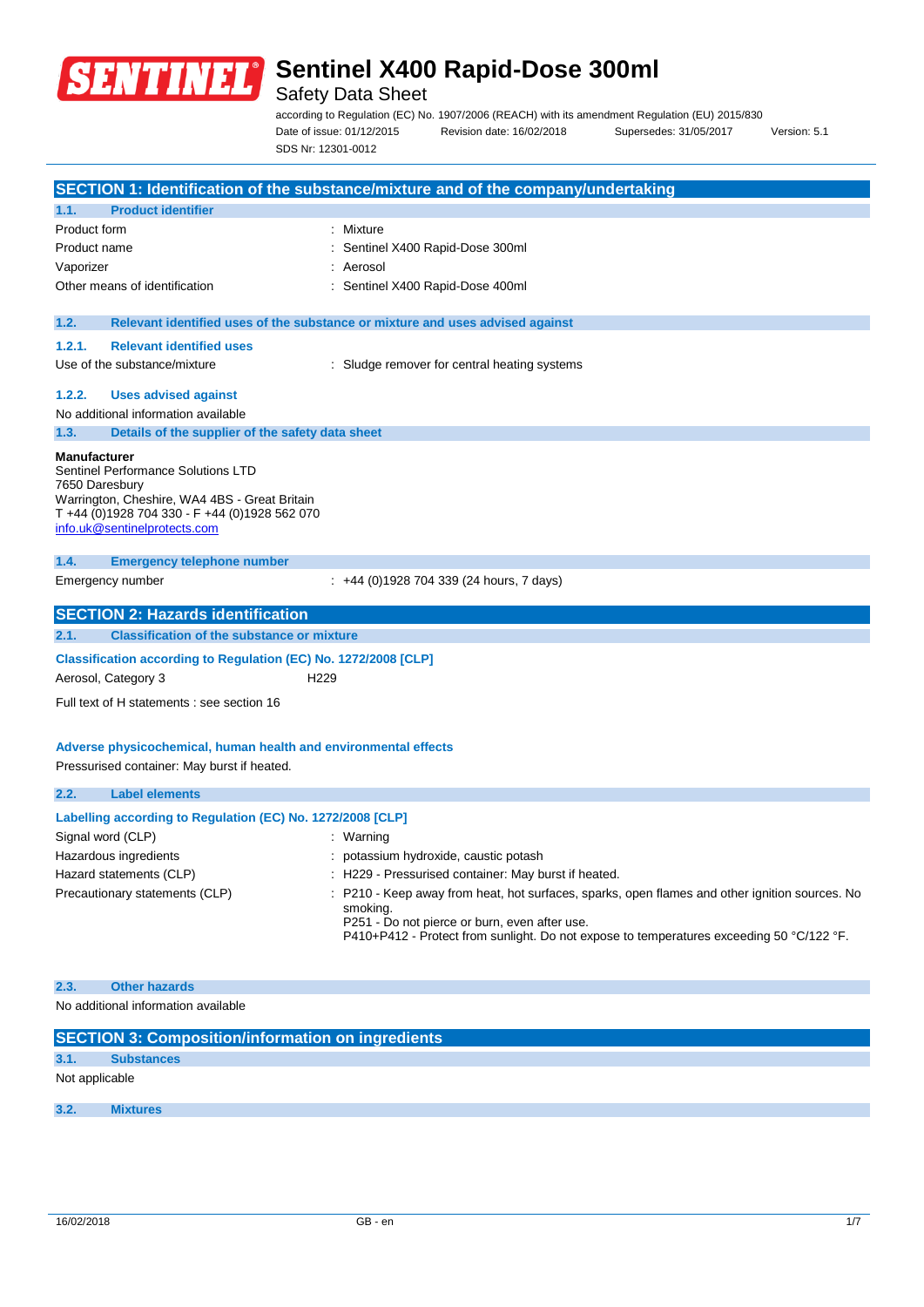

Safety Data Sheet

according to Regulation (EC) No. 1907/2006 (REACH) with its amendment Regulation (EU) 2015/830 SDS Nr: 12301-0012

| <b>Name</b>                           | <b>Product identifier</b>                 | $\frac{9}{6}$ | <b>Classification according to</b><br><b>Regulation (EC) No.</b><br>1272/2008 [CLP]                                                                                                                         |
|---------------------------------------|-------------------------------------------|---------------|-------------------------------------------------------------------------------------------------------------------------------------------------------------------------------------------------------------|
| pyridine-2-thiol 1-oxide, sodium salt | (CAS-No.) 3811-73-2<br>(EC-No.) 223-296-5 | < 0.1         | Acute Tox. 4 (Oral), H302<br>Acute Tox. 3 (Dermal), H311<br>Acute Tox. 4 (Inhalation), H332<br>Skin Irrit. 2, H315<br>Eye Irrit. 2, H319<br>Aquatic Acute 1, H400 (M=100)<br>Aquatic Chronic 1, H410 (M=10) |

Full text of H-statements: see section 16

| <b>SECTION 4: First aid measures</b>                                        |                                                                                                                                                                               |  |  |  |
|-----------------------------------------------------------------------------|-------------------------------------------------------------------------------------------------------------------------------------------------------------------------------|--|--|--|
| <b>Description of first aid measures</b><br>4.1.                            |                                                                                                                                                                               |  |  |  |
| First-aid measures general                                                  | : Never give anything by mouth to an unconscious person. If you feel unwell, seek medical<br>advice.                                                                          |  |  |  |
| First-aid measures after inhalation                                         | Remove person to fresh air and keep comfortable for breathing.                                                                                                                |  |  |  |
| First-aid measures after skin contact                                       | Take off immediately all contaminated clothing. Gently wash with plenty of soap and water.<br>Wash skin with plenty of water.                                                 |  |  |  |
| First-aid measures after eye contact                                        | Rinse immediately with plenty of water, also under the eyelids. Remove contact lenses, if<br>present and easy to do. Continue rinsing. Rinse eyes with water as a precaution. |  |  |  |
| First-aid measures after ingestion                                          | Do NOT induce vomiting. Rinse mouth. Call a poison center or a doctor if you feel unwell.                                                                                     |  |  |  |
| 4.2.<br>Most important symptoms and effects, both acute and delayed         |                                                                                                                                                                               |  |  |  |
| No additional information available                                         |                                                                                                                                                                               |  |  |  |
| 4.3.                                                                        | Indication of any immediate medical attention and special treatment needed                                                                                                    |  |  |  |
| Treat symptomatically.                                                      |                                                                                                                                                                               |  |  |  |
| <b>SECTION 5: Firefighting measures</b>                                     |                                                                                                                                                                               |  |  |  |
| 5.1.<br><b>Extinguishing media</b>                                          |                                                                                                                                                                               |  |  |  |
| Suitable extinguishing media                                                | : Water spray. Dry powder. Foam. Carbon dioxide.                                                                                                                              |  |  |  |
| 5.2.<br>Special hazards arising from the substance or mixture               |                                                                                                                                                                               |  |  |  |
| <b>Explosion hazard</b>                                                     | : Pressurised container: May burst if heated.                                                                                                                                 |  |  |  |
| Hazardous decomposition products in case of<br>fire                         | : Carbon monoxide. Carbon dioxide. Nitrogen oxides. Phosphorus oxides.                                                                                                        |  |  |  |
| 5.3.<br><b>Advice for firefighters</b>                                      |                                                                                                                                                                               |  |  |  |
| Firefighting instructions                                                   | : Use water spray or fog for cooling exposed containers. Do not allow run-off from fire fighting to<br>enter drains or water courses.                                         |  |  |  |
| Protection during firefighting                                              | Do not attempt to take action without suitable protective equipment. Self-contained breathing<br>apparatus. Complete protective clothing.                                     |  |  |  |
| <b>SECTION 6: Accidental release measures</b>                               |                                                                                                                                                                               |  |  |  |
| 6.1.<br>Personal precautions, protective equipment and emergency procedures |                                                                                                                                                                               |  |  |  |
| 6.1.1.<br>For non-emergency personnel                                       |                                                                                                                                                                               |  |  |  |
| <b>Emergency procedures</b>                                                 | : Ventilate spillage area. Evacuate unnecessary personnel. No open flames, no sparks, and no<br>smoking.                                                                      |  |  |  |
| 6.1.2.<br>For emergency responders                                          |                                                                                                                                                                               |  |  |  |
| Protective equipment                                                        | Do not attempt to take action without suitable protective equipment. For further information<br>refer to section 8: "Exposure controls/personal protection".                  |  |  |  |
| 6.2.<br><b>Environmental precautions</b>                                    |                                                                                                                                                                               |  |  |  |
| No additional information available                                         |                                                                                                                                                                               |  |  |  |
| 6.3.<br>Methods and material for containment and cleaning up                |                                                                                                                                                                               |  |  |  |
| Methods for cleaning up                                                     | : Mechanically recover the product.                                                                                                                                           |  |  |  |
| Other information                                                           | : Dispose of materials or solid residues at an authorized site.                                                                                                               |  |  |  |
| <b>Reference to other sections</b><br>6.4.                                  |                                                                                                                                                                               |  |  |  |
|                                                                             | For further information refer to section 8: "Exposure controls/personal protection". For further information refer to section 13.                                             |  |  |  |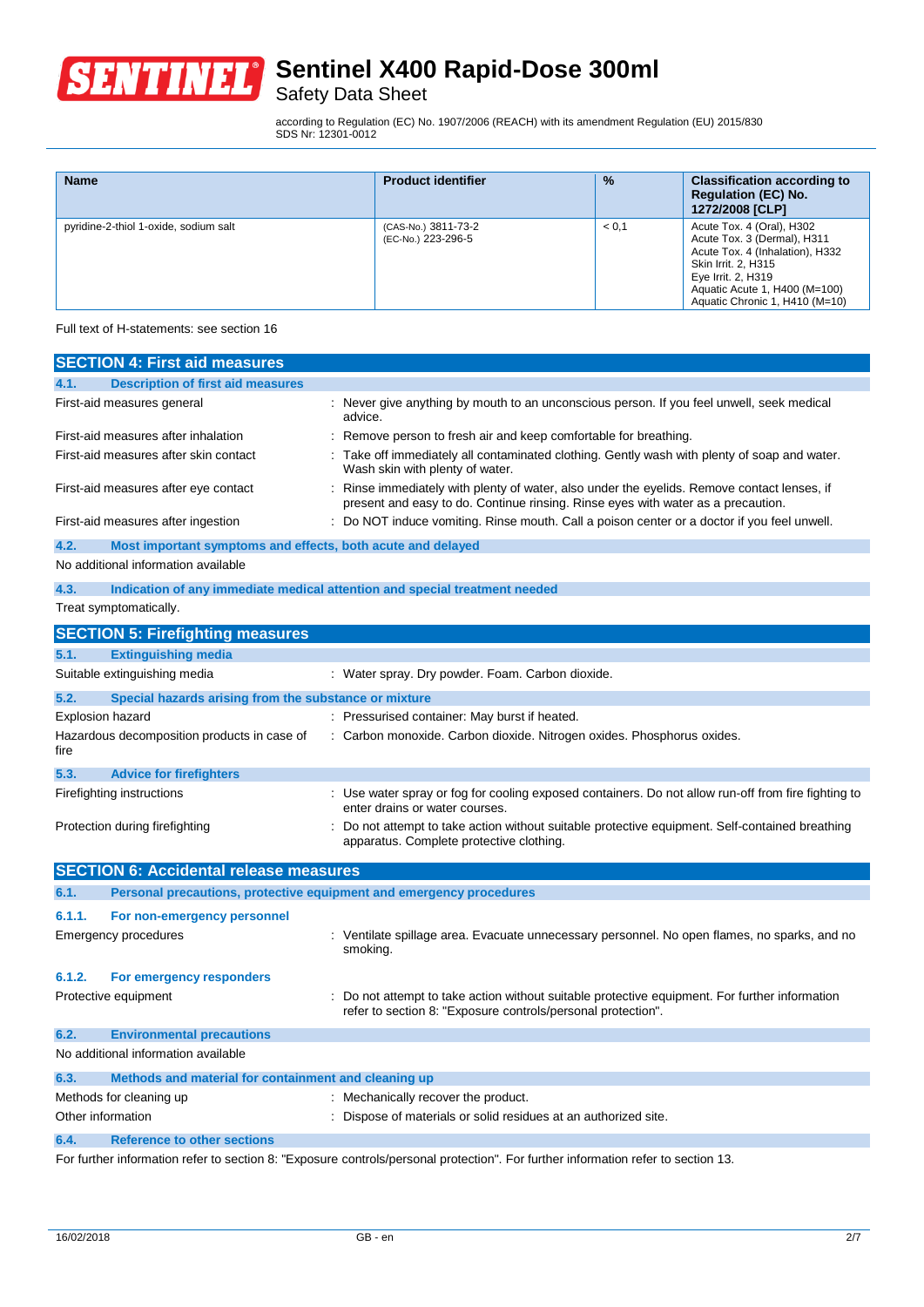

Safety Data Sheet

according to Regulation (EC) No. 1907/2006 (REACH) with its amendment Regulation (EU) 2015/830 SDS Nr: 12301-0012

| <b>SECTION 7: Handling and storage</b> |                                                              |                                                                                                                                                                                                                              |  |  |
|----------------------------------------|--------------------------------------------------------------|------------------------------------------------------------------------------------------------------------------------------------------------------------------------------------------------------------------------------|--|--|
| 7.1.                                   | <b>Precautions for safe handling</b>                         |                                                                                                                                                                                                                              |  |  |
| Precautions for safe handling          |                                                              | Ensure good ventilation of the work station. Wear personal protective equipment. Keep away<br>from heat, hot surfaces, sparks, open flames and other ignition sources. No smoking. Do not<br>pierce or burn, even after use. |  |  |
| Hygiene measures                       |                                                              | : Do not eat, drink or smoke when using this product. Always wash hands after handling the<br>product.                                                                                                                       |  |  |
| 7.2.                                   | Conditions for safe storage, including any incompatibilities |                                                                                                                                                                                                                              |  |  |
| Storage conditions                     |                                                              | : Store in original container. Keep container closed when not in use. Protect from sunlight. Do<br>not expose to temperatures exceeding 50 °C/ 122 °F. Store in a well-ventilated place. Keep<br>cool.                       |  |  |
| 7.3.                                   | Specific end use(s)                                          |                                                                                                                                                                                                                              |  |  |

See Heading 1.

### **SECTION 8: Exposure controls/personal protection**

**8.1. Control parameters** No additional information available

#### **8.2. Exposure controls**

#### **Appropriate engineering controls:**

Ensure good ventilation of the work station.

#### **Hand protection:**

Protective gloves. EN 374. Choosing the proper glove is a decision that depends not only on the type of material, but also on other quality features, which differ for each manufacturer. Please follow the instructions related to the permeability and the penetration time provided by the manufacturer

#### **Eye protection:**

Chemical goggles or safety glasses. EN 166

#### **Skin and body protection:**

Wear suitable protective clothing

#### **Respiratory protection:**

In case of insufficient ventilation, wear suitable respiratory equipment

| <b>SECTION 9: Physical and chemical properties</b>            |                         |  |  |  |
|---------------------------------------------------------------|-------------------------|--|--|--|
| 9.1.<br>Information on basic physical and chemical properties |                         |  |  |  |
| Physical state<br>$:$ Liquid                                  |                         |  |  |  |
| Appearance                                                    | : Aerosol.              |  |  |  |
| Colour                                                        | : amber.                |  |  |  |
| Odour                                                         | : Barely perceptible.   |  |  |  |
| Odour threshold                                               | : No data available     |  |  |  |
| рH                                                            | : $6.2 \& 25^{\circ}$ C |  |  |  |
| Relative evaporation rate (butylacetate=1)                    | : < 1                   |  |  |  |
| Melting point                                                 | $: -8.5 °C$             |  |  |  |
| Freezing point                                                | $.48.5\degree$ C        |  |  |  |
| Boiling point                                                 | : 100 °C                |  |  |  |
| Flash point                                                   | $:$ > 100 °C            |  |  |  |
| Auto-ignition temperature                                     | : No data available     |  |  |  |
| Decomposition temperature                                     | No data available       |  |  |  |
| Flammability (solid, gas)                                     | : Not flammable         |  |  |  |
| Vapour pressure                                               | No data available       |  |  |  |
| Relative vapour density at 20 °C                              | : No data available     |  |  |  |
| Relative density                                              | : 1.071                 |  |  |  |
| Solubility                                                    | : Miscible with water.  |  |  |  |
| Log Pow                                                       | No data available       |  |  |  |
| Viscosity, kinematic                                          | No data available       |  |  |  |
| Viscosity, dynamic                                            | No data available       |  |  |  |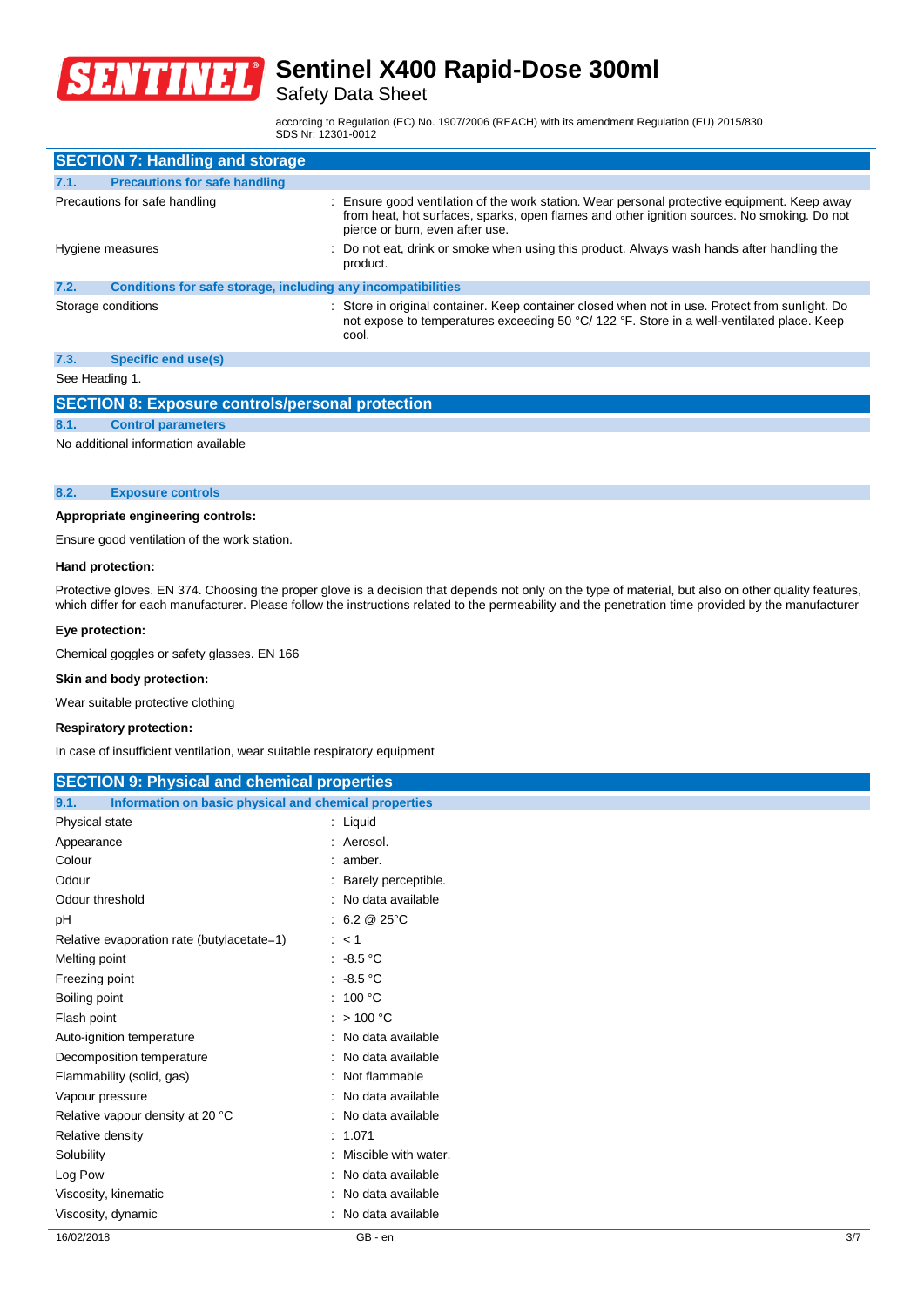

## Safety Data Sheet

according to Regulation (EC) No. 1907/2006 (REACH) with its amendment Regulation (EU) 2015/830 SDS Nr: 12301-0012 Explosive properties : Product is not explosive. Pressurised container: May burst if heated. Oxidising properties : Non oxidizing. Explosive limits : No data available **9.2. Other information** No additional information available **SECTION 10: Stability and reactivity 10.1. Reactivity** Pressurised container: May burst if heated. **10.2. Chemical stability** Stable under normal conditions. **10.3. Possibility of hazardous reactions** No dangerous reactions known under normal conditions of use. **10.4. Conditions to avoid** Extremely high or low temperatures. **10.5. Incompatible materials** No additional information available **10.6. Hazardous decomposition products** Carbon monoxide. Carbon dioxide. Nitrogen oxides. Phosphorus oxides.

| <b>SECTION 11: Toxicological information</b>  |                      |  |  |  |
|-----------------------------------------------|----------------------|--|--|--|
| Information on toxicological effects<br>11.1. |                      |  |  |  |
| Acute toxicity (oral)                         | : Not classified     |  |  |  |
| Acute toxicity (dermal)                       | : Not classified     |  |  |  |
| Acute toxicity (inhalation)                   | : Not classified     |  |  |  |
| Skin corrosion/irritation                     | : Not classified     |  |  |  |
|                                               | pH: 6.2 @ 25°C       |  |  |  |
| Serious eye damage/irritation                 | : Not classified     |  |  |  |
|                                               | pH: 6.2 @ 25°C       |  |  |  |
| Respiratory or skin sensitisation             | Not classified       |  |  |  |
| Germ cell mutagenicity                        | Not classified<br>÷  |  |  |  |
| Carcinogenicity                               | : Not classified     |  |  |  |
| Reproductive toxicity                         | : Not classified     |  |  |  |
| STOT-single exposure                          | : Not classified     |  |  |  |
| STOT-repeated exposure                        | : Not classified     |  |  |  |
| Aspiration hazard                             | Not classified<br>÷. |  |  |  |
| Sentinel X400 Rapid-Dose 300ml                |                      |  |  |  |
| Vaporizer                                     | Aerosol              |  |  |  |

| <b>SECTION 12: Ecological information</b>         |                                                                                                                            |  |  |  |
|---------------------------------------------------|----------------------------------------------------------------------------------------------------------------------------|--|--|--|
| <b>Toxicity</b><br>12.1.                          |                                                                                                                            |  |  |  |
| Ecology - general                                 | : The product is not considered harmful to aquatic organisms nor to cause long-term adverse<br>effects in the environment. |  |  |  |
| Acute aquatic toxicity                            | : Not classified                                                                                                           |  |  |  |
| Chronic aquatic toxicity                          | : Not classified                                                                                                           |  |  |  |
| pyridine-2-thiol 1-oxide, sodium salt (3811-73-2) |                                                                                                                            |  |  |  |
| LC50 fish 2                                       | $0.0073$ mg/l                                                                                                              |  |  |  |
| EC50 Daphnia 1                                    | $0.15$ mg/l                                                                                                                |  |  |  |
| Threshold limit algae 1                           | $0.46$ mg/l                                                                                                                |  |  |  |
|                                                   |                                                                                                                            |  |  |  |

|                                                   | 12.2.                         | <b>Persistence and degradability</b> |     |  |
|---------------------------------------------------|-------------------------------|--------------------------------------|-----|--|
| pyridine-2-thiol 1-oxide, sodium salt (3811-73-2) |                               |                                      |     |  |
|                                                   | Persistence and degradability | Readily degradable.                  |     |  |
|                                                   | 16/02/2018                    | GB - en                              | 4/7 |  |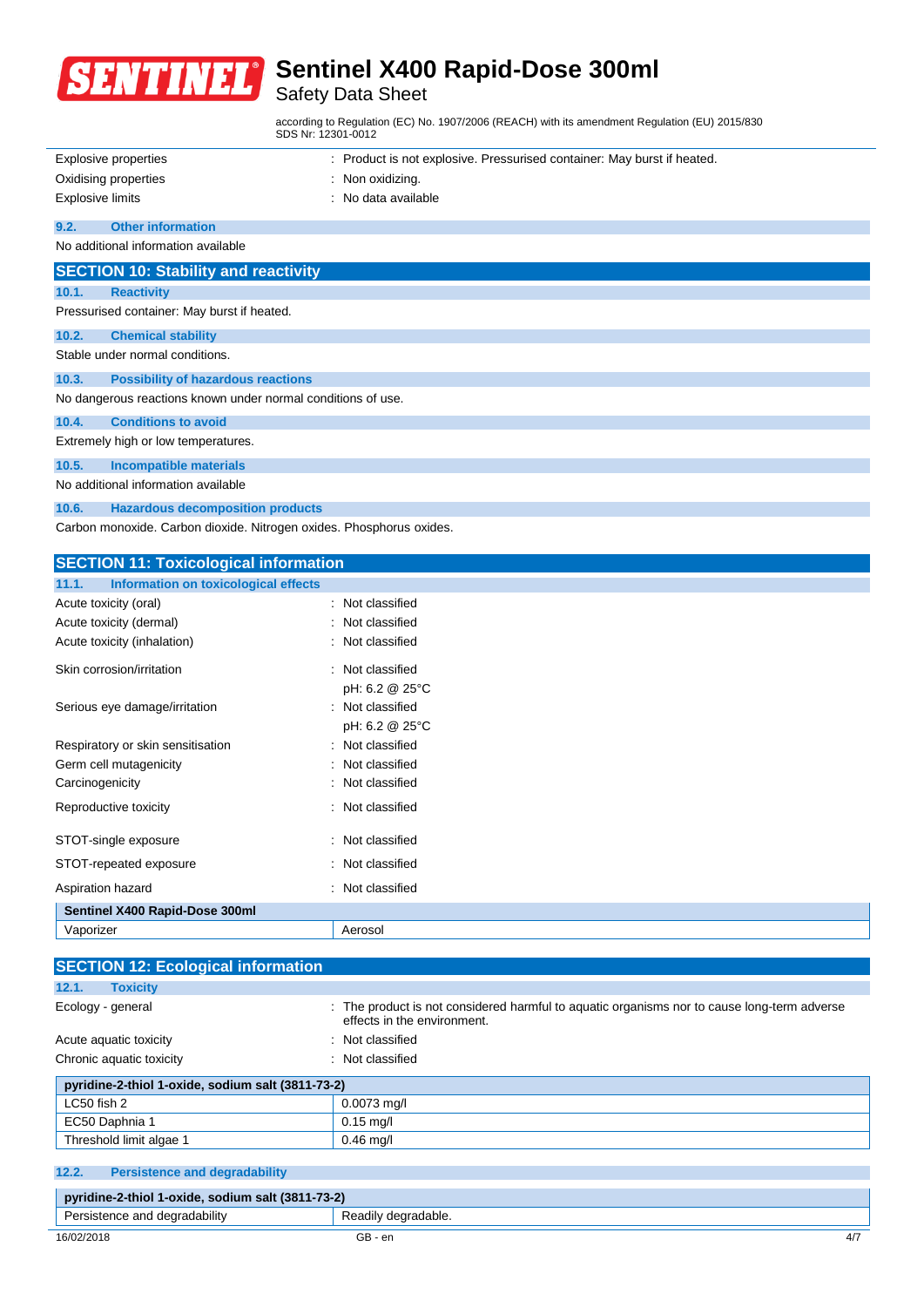

## Safety Data Sheet

regulation.

according to Regulation (EC) No. 1907/2006 (REACH) with its amendment Regulation (EU) 2015/830 SDS Nr: 12301-0012

| 12.3. | <b>Bioaccumulative potential</b>          |  |  |  |  |
|-------|-------------------------------------------|--|--|--|--|
|       | No additional information available       |  |  |  |  |
| 12.4. | <b>Mobility in soil</b>                   |  |  |  |  |
|       | No additional information available       |  |  |  |  |
| 12.5. | <b>Results of PBT and vPvB assessment</b> |  |  |  |  |
|       | No additional information available       |  |  |  |  |
| 12.6. | Other adverse effects                     |  |  |  |  |
|       | No additional information available       |  |  |  |  |

|       | <b>SECTION 13: Disposal considerations</b> |
|-------|--------------------------------------------|
| 13.1. | <b>Waste treatment methods</b>             |

Waste treatment methods : Dispose of contents/container in accordance with licensed collector's sorting instructions.

Product/Packaging disposal recommendations : Empty containers should be taken for recycling, recovery or waste in accordance with local

**SECTION 14: Transport information**

In accordance with ADR / RID / IMDG / IATA / ADN

| <b>ADR</b>                                 | <b>IMDG</b>                                                   | <b>IATA</b>                              | <b>ADN</b>                            | <b>RID</b>                            |
|--------------------------------------------|---------------------------------------------------------------|------------------------------------------|---------------------------------------|---------------------------------------|
| 14.1.<br><b>UN number</b>                  |                                                               |                                          |                                       |                                       |
| 1950                                       | 1950                                                          | 1950                                     | 1950                                  | 1950                                  |
| 14.2.<br><b>UN proper shipping name</b>    |                                                               |                                          |                                       |                                       |
| <b>AEROSOLS</b>                            | <b>AEROSOLS</b>                                               | Aerosols, non-flammable                  | <b>AEROSOLS</b>                       | <b>AEROSOLS</b>                       |
| <b>Transport document description</b>      |                                                               |                                          |                                       |                                       |
| UN 1950 AEROSOLS, 2.2,<br>(E)              | <b>UN 1950 AEROSOLS, 2.2</b>                                  | UN 1950 Aerosols, non-<br>flammable, 2.2 | <b>UN 1950 AEROSOLS, 2.2</b>          | <b>UN 1950 AEROSOLS, 2.2</b>          |
| 14.3.<br><b>Transport hazard class(es)</b> |                                                               |                                          |                                       |                                       |
| 2.2                                        | 2.2                                                           | 2.2                                      | 2.2                                   | 2.2                                   |
|                                            |                                                               |                                          |                                       |                                       |
| 14.4.<br><b>Packing group</b>              |                                                               |                                          |                                       |                                       |
| Not applicable                             | Not applicable                                                | Not applicable                           | Not applicable                        | Not applicable                        |
| 14.5.<br><b>Environmental hazards</b>      |                                                               |                                          |                                       |                                       |
| Dangerous for the<br>environment : No      | Dangerous for the<br>environment : No<br>Marine pollutant: No | Dangerous for the<br>environment : No    | Dangerous for the<br>environment : No | Dangerous for the<br>environment : No |
| No supplementary information available     |                                                               |                                          |                                       |                                       |

### **14.6. Special precautions for user**

| - Overland transport             |                               |
|----------------------------------|-------------------------------|
| Classification code (ADR)        | : 5A                          |
| Special provisions (ADR)         | : 190, 327, 344, 625          |
| Limited quantities (ADR)         | : 11                          |
| Excepted quantities (ADR)        | : E0                          |
| Packing instructions (ADR)       | : P207, LP02                  |
| Special packing provisions (ADR) | : PP87, RR6, L2               |
| Mixed packing provisions (ADR)   | :MP9                          |
| Transport category (ADR)         | $\therefore$ 3                |
| Tunnel restriction code (ADR)    | : E                           |
| - Transport by sea               |                               |
| Special provisions (IMDG)        | : 63, 190, 277, 327, 344, 959 |
| Limited quantities (IMDG)        | : SP277                       |
| Excepted quantities (IMDG)       | : E0                          |
| Packing instructions (IMDG)      | : P207, LP02                  |
| EmS-No. (Fire)                   | $F-D$                         |
|                                  |                               |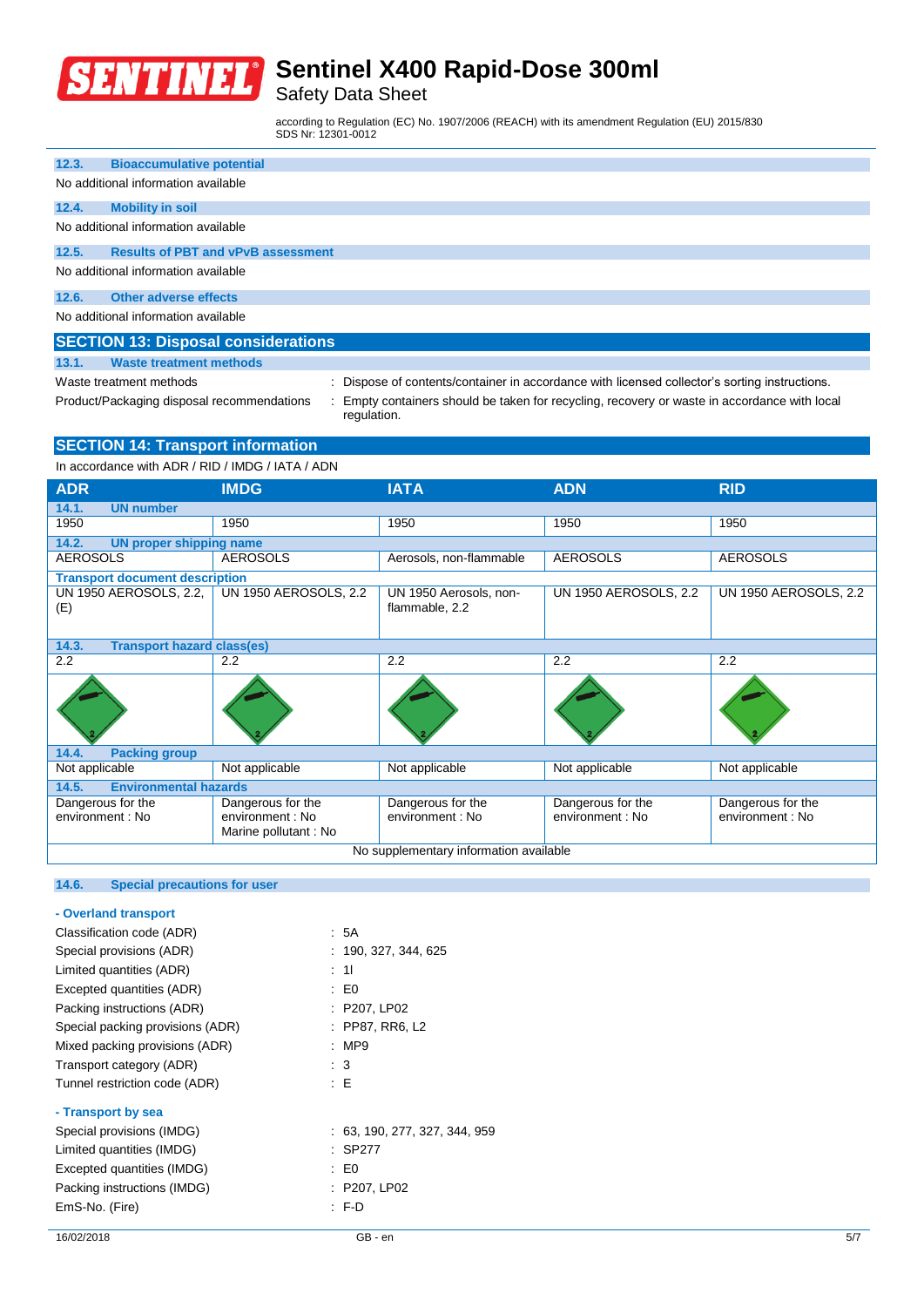

## Safety Data Sheet

according to Regulation (EC) No. 1907/2006 (REACH) with its amendment Regulation (EU) 2015/830 SDS Nr: 12301-0012

| EmS-No. (Spillage)                           | t. | $S-U$                   |
|----------------------------------------------|----|-------------------------|
| Stowage and handling (IMDG)                  |    | SW1, SW22               |
| Segregation (IMDG)                           |    | <b>SG69</b>             |
| MFAG-No                                      |    | 126                     |
| - Air transport                              |    |                         |
| PCA Excepted quantities (IATA)               | ÷  | E <sub>0</sub>          |
| PCA Limited quantities (IATA)                |    | Y203                    |
| PCA limited quantity max net quantity (IATA) |    | 30kgG                   |
| PCA packing instructions (IATA)              |    | 203                     |
| PCA max net quantity (IATA)                  |    | 75kg                    |
| CAO packing instructions (IATA)              |    | 203                     |
| CAO max net quantity (IATA)                  | t. | 150 <sub>kg</sub>       |
| Special provisions (IATA)                    |    | : A98, A145, A167, A802 |
| ERG code (IATA)                              |    | : 2L                    |
|                                              |    |                         |
| - Inland waterway transport                  |    |                         |
| Classification code (ADN)                    |    | : 5A                    |
| Special provisions (ADN)                     |    | 190, 327, 344, 625      |
| Limited quantities (ADN)                     |    | 1 <sub>L</sub>          |
| Excepted quantities (ADN)                    |    | $\therefore$ EO         |
| Equipment required (ADN)                     |    | $:$ PP                  |
| Ventilation (ADN)                            |    | : VE04                  |
| Number of blue cones/lights (ADN)            |    | 0                       |
| - Rail transport                             |    |                         |
| Classification code (RID)                    |    | : 5A                    |
| Special provisions (RID)                     |    | 190, 327, 344, 625      |
| Limited quantities (RID)                     |    | 1L                      |
| Excepted quantities (RID)                    |    | : E0                    |
| Packing instructions (RID)                   |    | : P207, LP02            |
| Transport category (RID)                     |    | 3                       |
| Hazard identification number (RID)           |    | 20                      |

**14.7. Transport in bulk according to Annex II of Marpol and the IBC Code**

### Not applicable

#### **SECTION 15: Regulatory information**

**15.1. Safety, health and environmental regulations/legislation specific for the substance or mixture**

#### **15.1.1. EU-Regulations**

Contains no REACH substances with Annex XVII restrictions Contains no substance on the REACH candidate list Contains no REACH Annex XIV substances

#### **15.1.2. National regulations**

No additional information available

#### **15.2. Chemical safety assessment**

No chemical safety assessment has been carried out

### **SECTION 16: Other information**

### Abbreviations and acronyms:

| <b>ADR</b>  | European Agreement concerning the International Carriage of Dangerous Goods by Road |
|-------------|-------------------------------------------------------------------------------------|
| ATE         | <b>Acute Toxicity Estimate</b>                                                      |
| <b>CLP</b>  | Classification Labelling Packaging Regulation; Regulation (EC) No 1272/2008         |
| <b>DNEL</b> | Derived-No Effect Level                                                             |
| <b>EC50</b> | Median effective concentration                                                      |
| <b>IARC</b> | International Agency for Research on Cancer                                         |